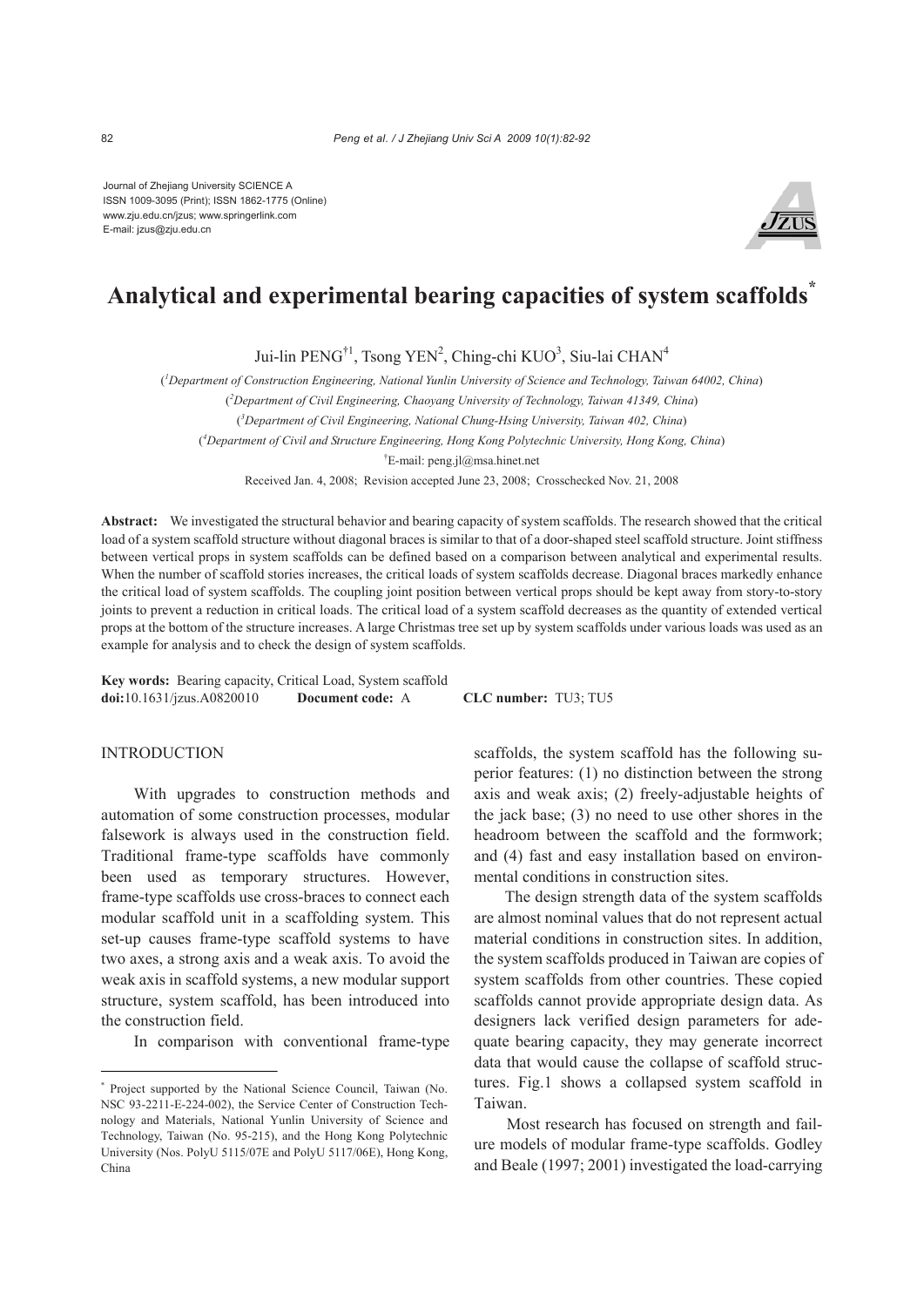capacities and failure behaviors of reduced scaffolding models. Yu (2004) examined column curves based on experimental tests of frame-type scaffolds. Huang *et al*.(2000) tested experimentally the bearing capacity of door-type scaffolds and conducted eigenvalue analyses using ANSYS. Peng (2002; 2004) and Peng *et al*.(1996a; 1996b; 1997a; 1997b; 1998; 2001) investigated the bearing capacities and failure models of various falsework including one-layer shoring systems, double-layer shoring systems, and frame-type scaffold systems. Furthermore, Peng *et al*.(1996c; 2003; 2007) examined the effects of fresh concrete load on falsework.



**Fig.1 Collapse of system scaffolds at construction sites in Taiwan**

Weesner and Jones (2001) explored the experimental load-carrying capacities of system scaffolds. However, their study focused on system scaffolds used when finishing a building facade, and the effect of lateral wind load applied to the scaffolds. Workers typically do not work under high wind conditions. Such a loading situation is considerably different from that experienced during construction.

Many studies of frame-type scaffolds have been conducted; however, the failure behaviors of frame-type scaffolds differ from those of system scaffolds. This study will help to overcome the lack of analysis and design data for system scaffolds. By identifying failure behaviors and bearing capacities of system scaffolds, it will contribute to the safety of these temporary structures in construction sites.

## INSTALLATION, MATERIAL PROPERTIES AND ANALYSIS

#### **Installation**

A system scaffold comprises three steel tubes, i.e., a vertical prop, a horizontal bar and a diagonal brace (Fig.2). Fig.2 shows a joint connected with a specific coupling between two vertical props. Fig.3a shows this coupling style for joint connection.

A circular plate with pre-drilled holes is welded onto the vertical prop. Horizontal bars and diagonal braces are then inserted into these holes. Fig.3b shows four horizontal bars coupled into the holes. Fig.3c shows a diagonal brace inserted into a hole.



**Fig.2 Set-up and accessories of system scaffold**







(b)



**Fig.3 Coupling style (a) between vertical props, (b) for horizontal bars of a system scaffold and (c) for horizontal bars and a diagonal brace of a system scaffold**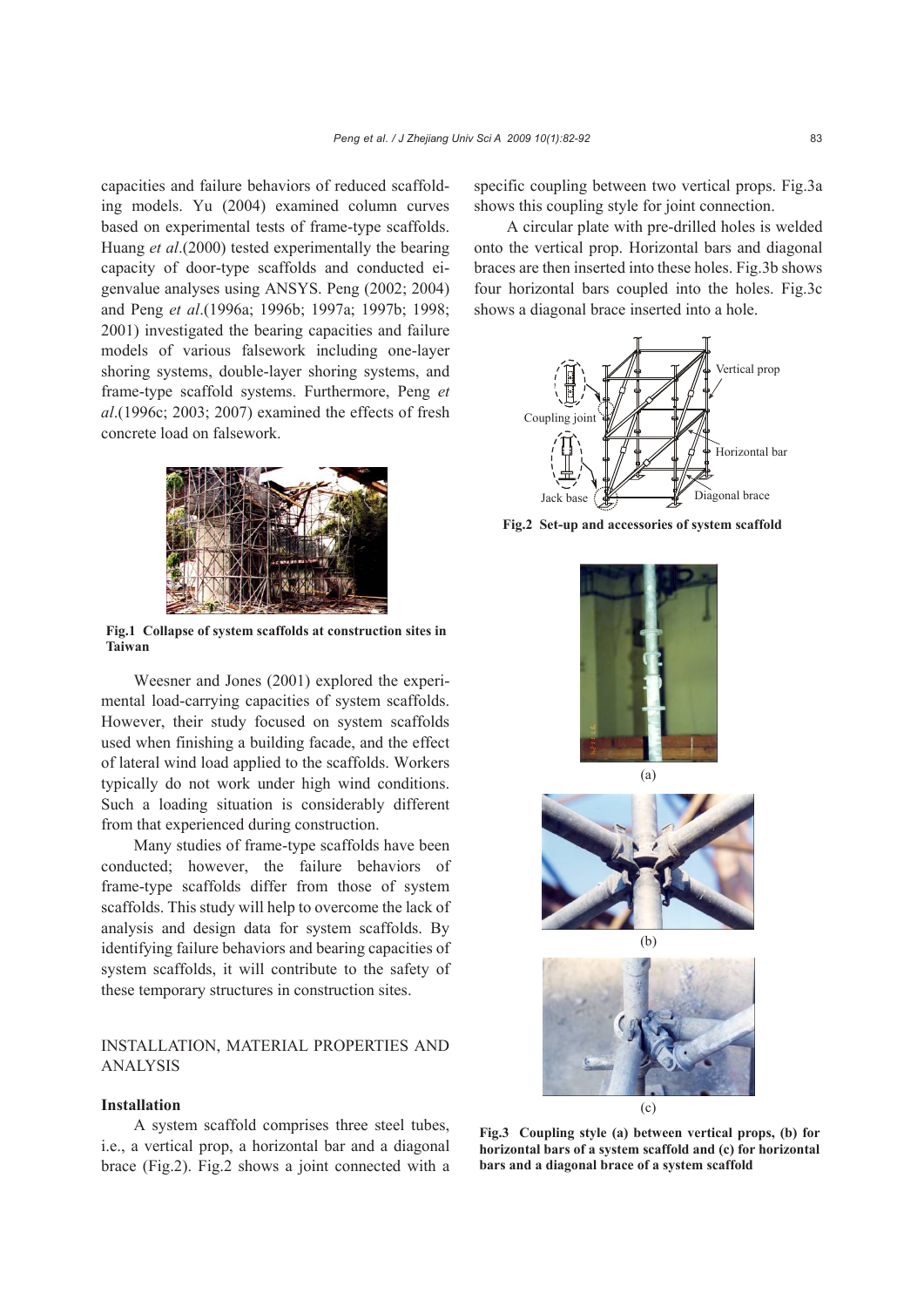In a system scaffold, a jack base 35 cm high is set up on the ground. This jack base connects horizontal bars inserted into the holes on the welded circular plate (Fig.4). The system scaffold is extended to become a large-scale structural system via vertical props, horizontal bars, diagonal braces and coupling joints.



**Fig.4 Jack base of a system scaffold**

#### **Material properties**

The system scaffold material properties are a cross-sectional area of steel tube *A*, moment of area *I* and elastic modulus *E*. The cross-sectional area *A* for the vertical prop is 3.982 cm<sup>2</sup>, the moment of area  $I_y$  $(=I_z)$  is 10.747 cm<sup>4</sup>, and the elastic modulus *E* is 20012.4 kN/cm<sup>2</sup> (2040 t/cm<sup>2</sup>; 1 kN/cm<sup>2</sup>=1 t/cm<sup>2</sup>× 9.81 N/kg). For the horizontal bar and diagonal brace, both cross-sectional areas *A* are 3.794 cm<sup>2</sup>, the moment of area  $I_y$  (= $I_z$ ) is 10.668 cm<sup>4</sup>, and the elastic modulus *E* is 20012.4 kN/cm<sup>2</sup> (2040 t/cm<sup>2</sup>).

#### **Numerical analysis**

In this study, the bearing capacities of system scaffolds were calculated based on 3D structural analysis. A second-order elastic semi-rigid-joint analysis, i.e., geometric nonlinear/material linear/ semi-rigid-joint analysis, was used. To simulate initial imperfections within the system scaffold, the notional lateral forces applied on various system scaffolds were 0.1%~0.5% of the total vertical load. This study used the computer program GMNAF (Geometry and Material Nonlinear Analysis of Frame) developed by Chan (1988), Chan and Zhou (1994), and Chan and Cho (2005).

In the GMNAF computer program, a fifth-order polynomial *y* can be found by calculation from six boundaries. The displacement *y* will be converted to the cubic Hermite function if the axial force *P* is zero. The discrepancy between the cubic element and the present fifth-order element increases when the axial force *P* is large.

## TEST OF 2-STORY SYSTEM SCAFFOLDS

The experimental test for the 2-story system scaffold generated necessary reference data for analysis. Fig.5 shows the set-up of the 2-story system scaffold structure without diagonal braces. The diagonal braces were removed from the system scaffold structure to obtain the lower bound of the critical load. The tested critical load can be adopted as a reference for designing the bearing capacity of a 2-story system scaffold structure in construction sites. In addition, exclusion of diagonal braces removes the joint stiffness of diagonal braces from the system scaffold, which facilitates verification of the joint stiffness between vertical props in the analysis.



**Fig.5 Installation of a 2-story system scaffold without diagonal braces before loading**

Fig.6 shows the set-up and dimensions of the 2-story system scaffold. Except for the diagonal braces, the set-up was based on real installations in construction sites in Taiwan. In accordance with the headroom of buildings during construction, an extra shoring length must be considered since the headroom is not just a multiple of system height (180 cm). In this study, four additional vertical props, each 60 cm high, were added to the 2-story system scaffold. Fig.6 shows the detailed adjustment dimensions.

Fig.7 shows the tested deformation shape of the system scaffold after loading. The failure behavior of the system differs from that of conventional frame-type scaffolds. The tested critical load of the 2-story system scaffold without diagonal braces was 131.9 kN (13.442 t), which is not superior to that of a simple 2-story door-type frame scaffold with jack bases.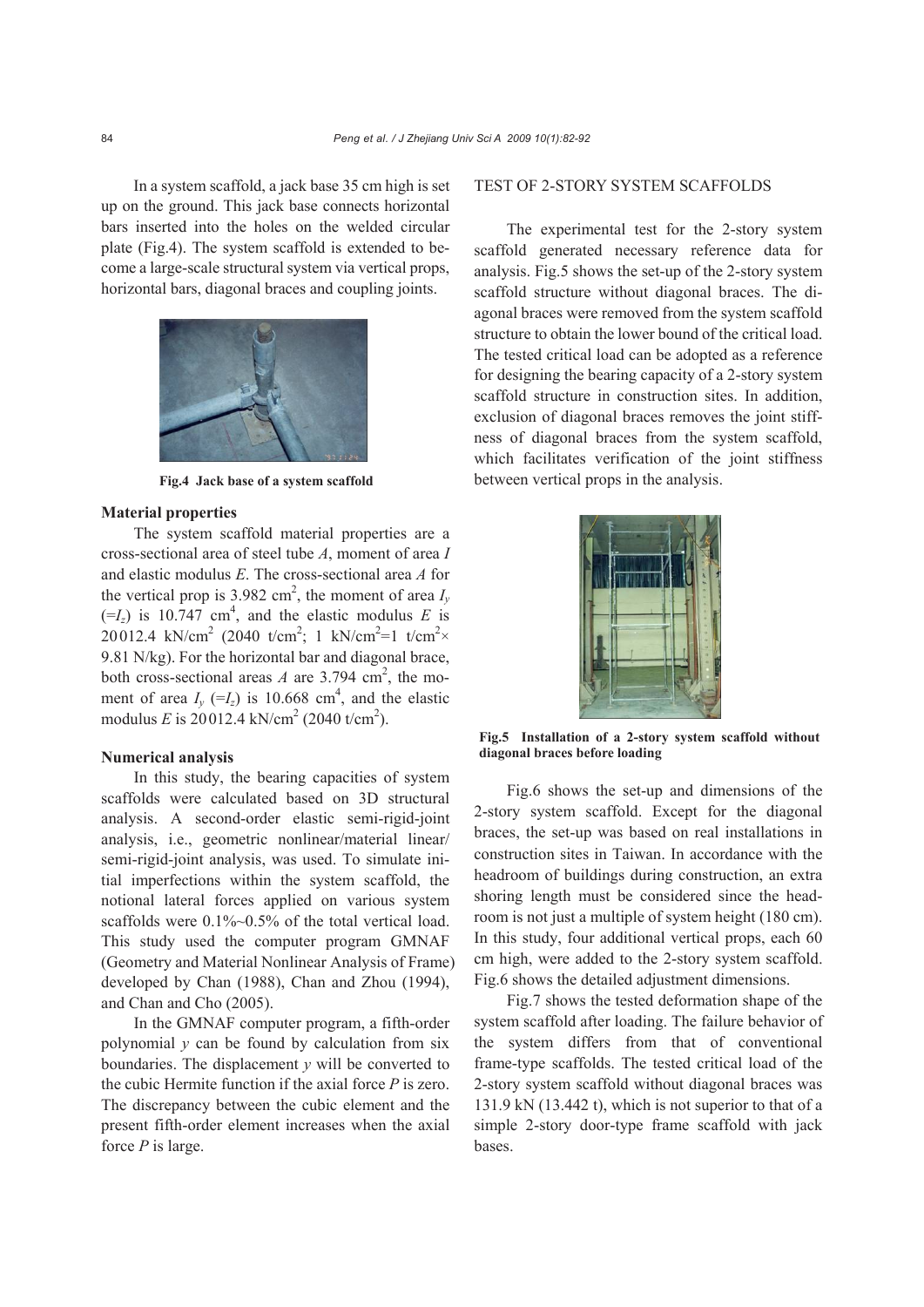

**Fig.6 Test set-up and dimensions of a 2-story system**



**Fig.7 Deformation shape of a 2-story system scaffold without diagonal braces**

#### ANALYTICAL RESULTS AND COMPARISONS

## **Effect of boundary conditions**

The boundary conditions (BCs) and joint stiffness of the system scaffold were analyzed first. BCs based on the system scaffold set-up were of two types: fixed end and hinged end. Changing the joint stiffness of the system scaffold altered the critical load. In addition, the fixed end and hinged end can be regarded as the upper bound and lower bound of bearing capacities, respectively, for the system scaffold. In reality, the strength of a system scaffold in construction sites should be between the upper and lower bounds. To simplify analyses, the joint stiffness of vertical props and pedestals was assumed to be identical since these two positions have the same coupling. The top and bottom boundary conditions of the system scaffold were also identical because their base-plates were almost the same. The joint stiffness of horizontal bars was considered to be that of a rigid joint.

Fig.8 shows the relationship between joint stiffness and critical load for the 2-story system scaffold without diagonal braces based on different boundary conditions. The horizontal axis in Fig.8 represents the joint stiffness of vertical props, and the vertical axis is the critical load of the structure. The trend of the curves for the two boundary conditions is approximately linearly ascending as joint stiffness increases. The small difference between the two curves and their parallel tendency indicate that the effects of different boundary conditions on the system scaffold are minimal (Fig.8). The major reason for these minimal effects is the good lateral supporting effect from the structure base and top with four horizontal bars comprising a rectangle adjacent to the boundary ends of the structure.



**Fig.8 Critical loads** *P***cr vs joint stiffnesses of a 2-story system scaffold without diagonal braces based on different boundary conditions**

Fig.9 shows the deformation shape of the system scaffold after loading. Since similar analytical results were obtained for various joint stiffnesses, Fig.9 shows the analytical result for a joint stiffness of 785 kN·cm/rad (80 t·cm/rad) for the hinged boundary case. Fig.10 shows the curve of load vs displacement (*P*-<sup>Δ</sup> curve). When the curve approaches a fixed value, the value of this converged asymptote is the critical load of the system scaffold.

#### **Prediction of joint stiffness**

The joints in the system scaffold were of three types: (1) joints for vertical props (Fig.3a); (2) joints for horizontal bars (Fig.3b); and (3) joints for diagonal braces (Fig.3c). The first joint type was connected by a specific curl-pin coupling two vertical props (Fig.3a). The second joint type was a specific connection on a thick plate welded onto a vertical prop. A pin was inserted into the hole of the thick plate to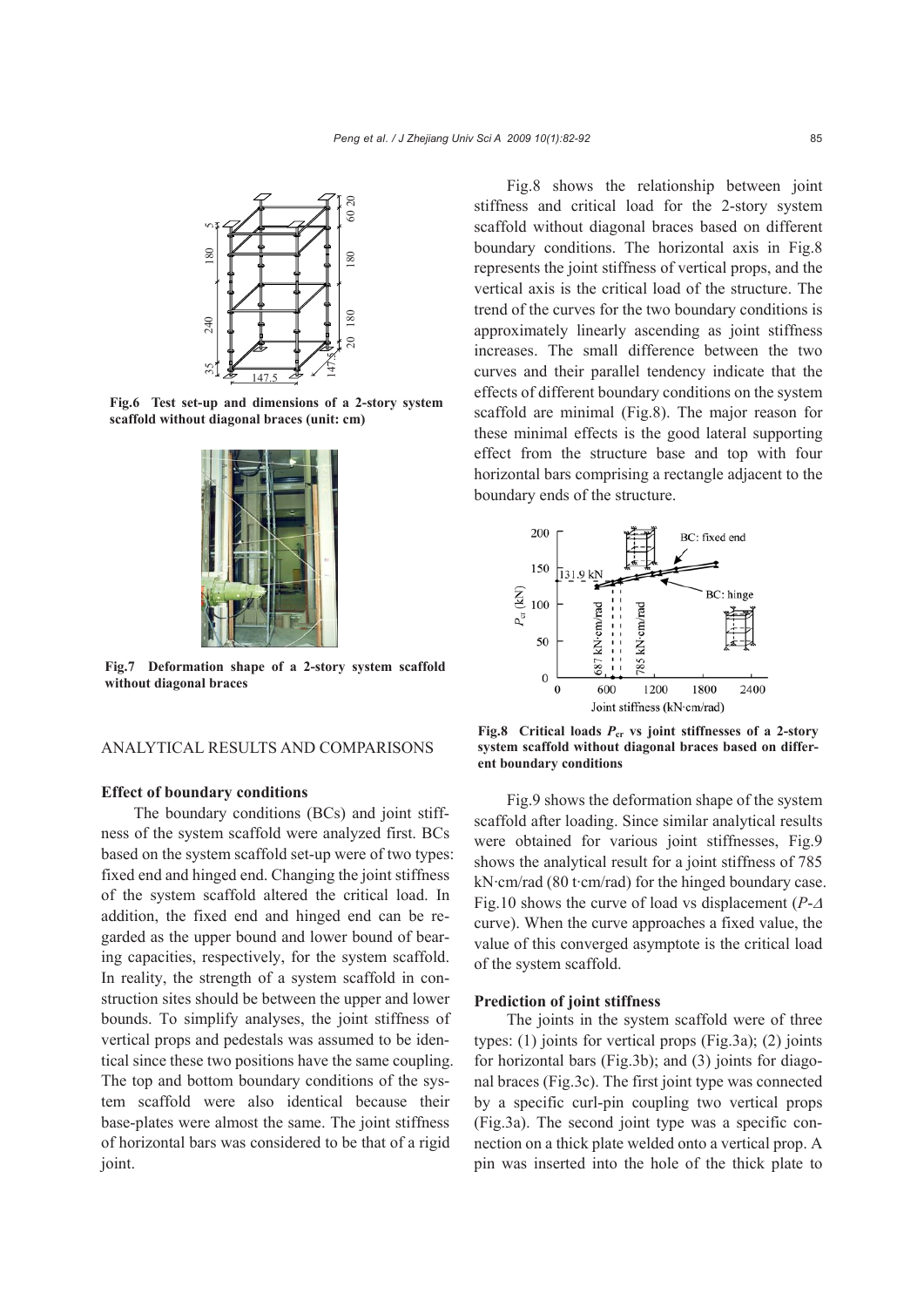connect a horizontal bar (Fig.3b). This solid coupling connection, in addition to the welded part, makes joint stiffness relatively high. The third joint type (Fig.3c) had a hinged-joint mechanism linking it to the second joint type (Fig.3a).



**Fig.9 Deformation shape of a 2-story system scaffold without diagonal braces after loading (BC: hinge; joint stiffness: 785 kN**·**cm/rad)** 



**Fig.10 Load-deflection curve of a 2-story system scaffold without diagonal braces (1 kN=1 t×9.81 N/kg)**

For analysis, the joint assumption must first be simplified. Three joint stiffnesses were considered. For the joint stiffness where vertical props connect, a semi-rigid joint was used to simulate the real set-up. The joint stiffness of the horizontal bar was simulated as that of a rigid joint since its special coupling style significantly increases stiffness. Joint stiffness of the diagonal brace was assumed to be that of a hinged joint because of its special hinged mechanism (Fig.3c).

Fig.11 presents the relationship between applied moment and rotation angle for a semi-rigid joint. The stiffness curve of the semi-rigid joint is nonlinear, except for the small rotation angle at the initial stage. Based on scaffolding research (Peng *et al*., 1997a; 1998), deformation of the scaffold structure is small before a scaffold structure fails. Thus, stiffness  $k_s$  in the linear segment of the curve (Fig.11) is the joint stiffness of vertical props.



The joint stiffness of vertical props can be derived by comparison of test results and analysis of critical loads of the system scaffold. The critical load of the test result for the 2-story system scaffold was 131.9 kN (13.4 t). A horizontal line drawn from this point that crosses the curve (Fig.8), gives the corresponding joint stiffness, which is 687 kN·cm/rad (70) t·cm/rad) for the fixed end and 785 kN·cm/rad (80 t·cm/rad) for the hinged-end boundary condition. Since jack bases are seldom used in real construction sites, the boundary conditions at ends of this system scaffold are considered hinged-ends. Thus, the joint stiffness of the vertical props was 785 kN·cm/rad in subsequent analyses.

## **Effects of different base heights**

The effect of different base heights on the ground on the critical load of the system scaffold was investigated. The analytical model was based primarily on the system scaffold set-up, and vertical props were added to the base story to simulate height differences. The heights of the extended vertical props added at the bottom were 60 cm and 120 cm. The top and bottom boundary conditions were hinges and the joint stiffness was 785 kN·cm/rad (80 t·cm/rad) in the analysis.

Table 1 lists the analytical results for critical loads of the system scaffolds with different base heights. The different base heights on the ground varied depending on the positions of vertical props located at the bottom. This study investigated six different heights. Table 1 shows the set-up for all different base heights. Case A was a system scaffold without vertical props. Case B had one extended vertical prop at the bottom. Case  $C_1$  had two extended vertical props set-up in a diagonal configuration. Case  $C<sub>2</sub>$  had two extended vertical props set-up on the same side. Case D had three extended vertical props set-up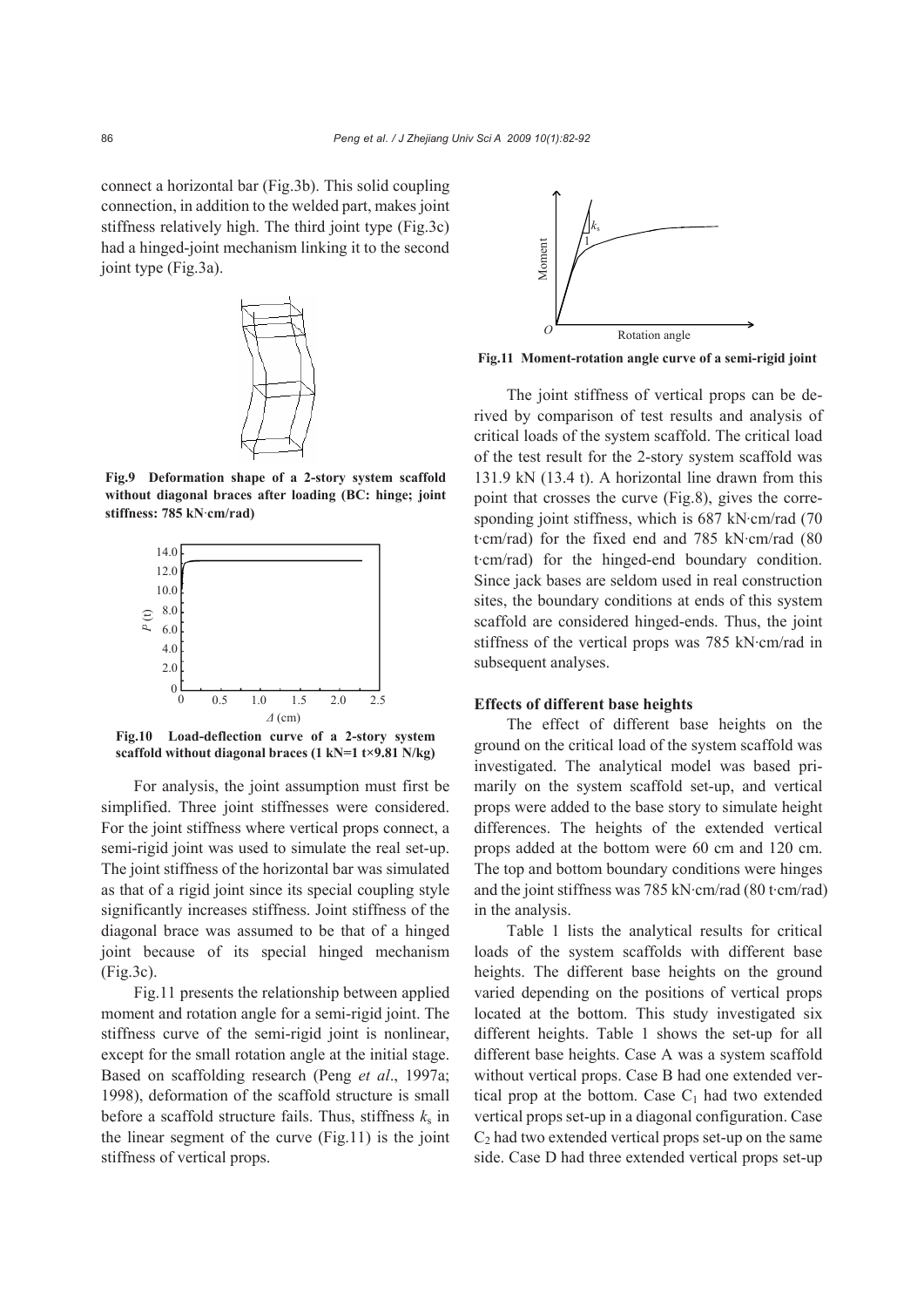on the bottom. Case E had four extended vertical props set-up at the bottom.

**Table 1 Critical loads of system scaffolds with different base heights**

|                | Height case | Critical load (t)         |                           |
|----------------|-------------|---------------------------|---------------------------|
|                |             | 60 cm                     | 120 cm                    |
| $\mathbf{A}$   |             | 130.5                     | 130.5                     |
| B              |             | (13.3)<br>128.5<br>(13.1) | (13.1)<br>127.5<br>(13.0) |
| $C_1$          |             | 127.5<br>(13.0)           | 126.5<br>(12.9)           |
| C <sub>2</sub> |             | 115.8<br>(11.8)           | 96.1<br>(9.8)             |
| D              |             | 69.7<br>(7.1)             | 60.8<br>(6.2)             |
| E              |             | 65.7<br>(6.7)             | 55.9<br>(5.7)             |

Date in parentheses mean critical loads in t, 1 kN=1 t $\times$ 9.81 N/kg; Case A is the basic set-up of 2-story system scaffold; Cases B~E simulate uneven bases of system scaffolds with 60 cm and 120 cm

Fig.12 shows the relationship between critical loads of the system scaffolds and different heights of extended vertical props at the bottom. As the quantity of extended vertical props increases, the critical load of the system scaffold decreases. The critical load for Case  $C_1$  with extended vertical props forming a diagonal line was higher than that of Case  $C_2$  with single-side vertical props (Fig.12 and Table 1). The critical loads of Case  $C_1$  and Case B were similar. By adding three and four extended vertical props to the bottom, as in Cases D and E, the critical loads of the system scaffolds decreased by 50%. Thus, these two configurations should be avoided.



**Fig.12 Comparison of critical loads of system scaffolds with different base heights**

### **Effects of scaffold height**

The effect of the number of stories on the system critical load was investigated. The analysis of critical load was based on a 2-story system scaffold structure with its height extended to a 10-story structure. To simplify analyses, an integration of boundary conditions and joint stiffness values that coincided with the test value of 131.9 kN, was used in the analyses. The analytical models were as follows: (1) The top and bottom BCs were both the fixed ends and the joint stiffness was 687 kN·cm/rad (70 t·cm/rad); and (2) The top and bottom BCs were both the hinged ends and the joint stiffness was 785 kN·cm/rad (80 t·cm/rad).

Fig.13 shows the relationship between the critical load and story number. The similarity between critical loads under the two analytical models indicates that both models can be used as basic models for theoretical analyses. The critical load of the system scaffolds decreased as the number of stories increased; a fixed value (about 75 kN) is seen during a convergence of the curves in Fig.13. This characteristic is extremely similar to the column curve in stability analysis.



**Fig.13 Critical loads** *P***cr of system scaffolds with various numbers of stories based on different joint stiffnesses and boundary conditions** 

Fig.14 shows the deformation shape of an 8-story system after loading. Because each of the top two rectangular frames was encircled by four horizontal bars to increase bending moment resistance, the boundary conditions of the entire structure resemble the instance with top fixed ends and bottom hinged ends. As the structure had no diagonal braces, no bracing effect exists.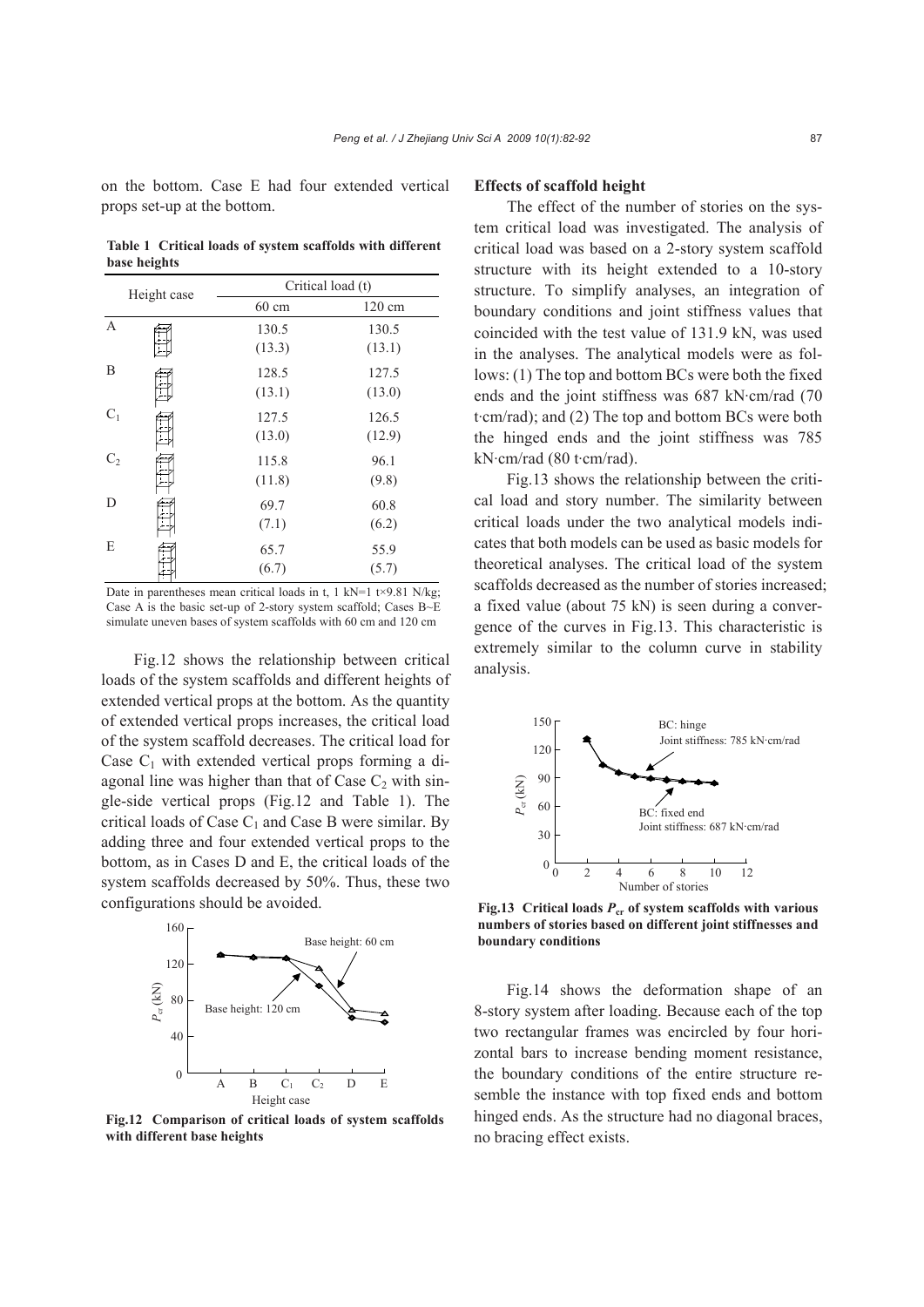

**Fig.14 Deformation shape of an 8-story system scaffold after loading (BC: hinge; joint stiffness: 785 kN·cm/rad; joint position: Case A in Table 1)**

#### **Effects of diagonal brace installations**

Diagonal braces are necessary when constructing system scaffolds in construction sites. The primary objective in this section was to determine the effect of various diagonal brace positions on the critical load of a system scaffold. The analytical model was based on a 2-story system scaffold with four diagonal braces added to each story. The scaffold structures considered in the analysis ranged from 2 to 10 stories. Hinges were considered at the top and bottom boundary conditions, and the joint stiffness was 785 kN·cm/rad.

Fig.15 illustrates three configurations for the system scaffolds with added diagonal braces. Case A shows the set-up of parallel face-to-face diagonal braces and parallel story-to-story coplanar diagonal braces. Case B shows the set-up of the reversed parallel story-to-story diagonal braces and parallel story-to-story coplanar diagonal braces. Case C shows the set-up of reversed parallel face-to-face diagonal braces and intersection of story-to-story coplanar diagonal braces. Case A is a common set-up for diagonal braces in construction sites in Taiwan.



**Fig.15 Different bracing installations of a 2-story system scaffold. (a) Case A; (b) Case B; (c) Case C** 

Fig.16 shows a comparison of critical loads of the system scaffolds with various diagonal braces. The critical loads were markedly increased when diagonal braces were added to the structure. For the set-up of diagonal braces, Case B (Fig.15) had the highest critical load for these three cases, as the set-up of diagonal braces in Case B bears horizontal forces. Thus, we recommend that the set-up in Case B be used in construction sites.



**Fig.16 Critical loads** *P***cr vs number of stories of system scaffolds with different installed diagonal braces in Fig.15**

Fig.17 shows a failure deformation of an 8-story system scaffold with the set-up in Case B of Fig.15. This failure situation differs from that in Fig.14 owing to the bracing effects of diagonal braces. No obvious deformation occurred at the joints of central horizontal bars but arresting deformation occurred at the joints of vertical props.



**Fig.17 Deformation shape of an 8-story system scaffold (Case B in Fig.15) after loading (BC: hinge; joint stiffness: 785 kN·cm/rad)**

#### **Effect of joint positions**

The critical loads of the system scaffolds with different joint positions were investigated. Fig.18 is a drawing of different joint positions in the system scaffold. In Case A (Fig.18), the joint positions were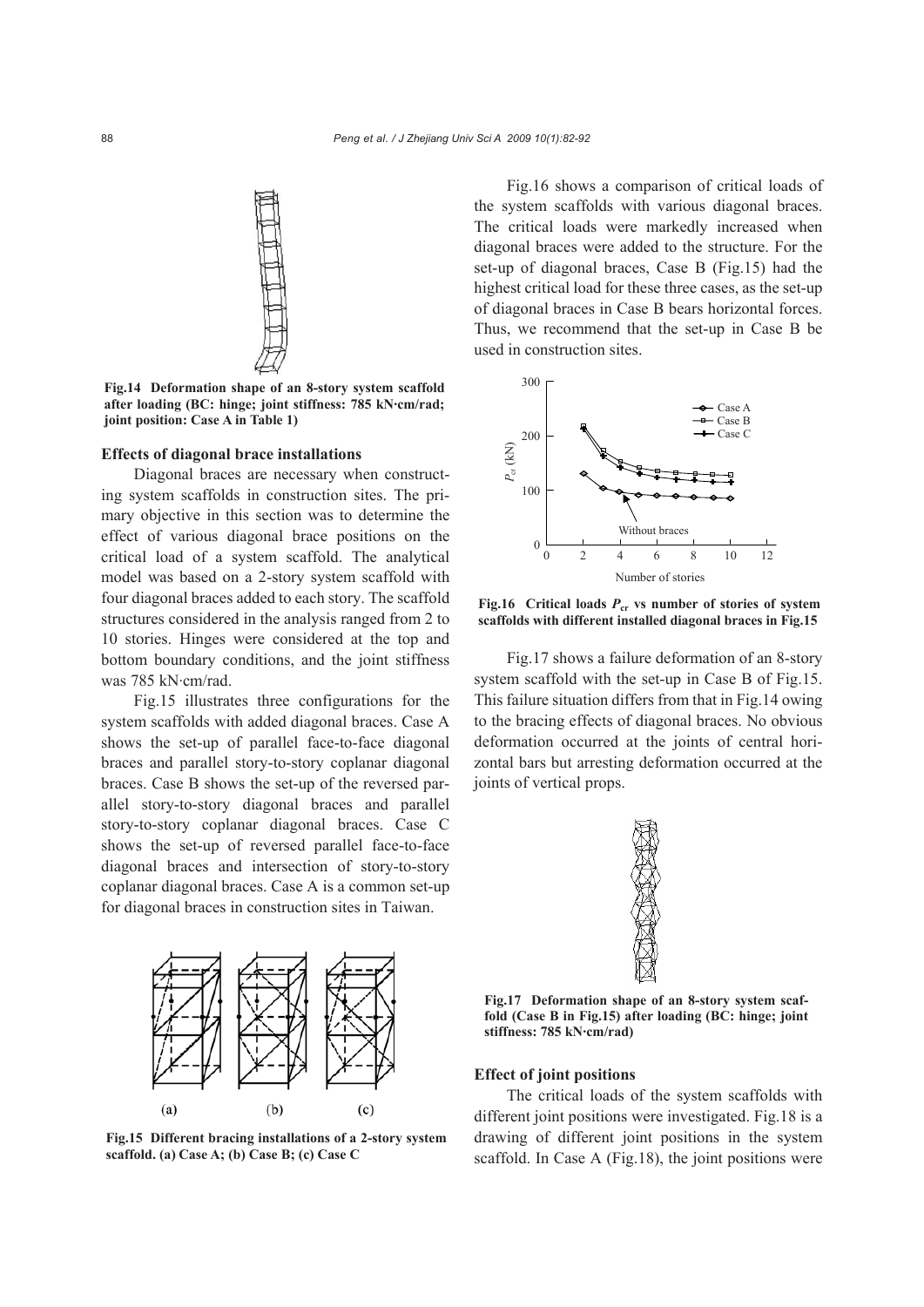on identical planes 240 cm above the joints on the bottom story; the base height was 35 cm. In Case  $B_1$ , two joints at symmetrical diagonal positions were lowered to a position of 180 cm from the joints on the bottom story. In Case  $B_2$ , two joints located on the same side of the scaffold were lowered to 180 cm from the joints on the bottom story. In Case C, four joints were on an identical plane 180 cm from the joints on the bottom story.



**Fig.18 Different joint positions of system scaffolds used in construction sites (unit: cm). (a) Case A; (b) Case B; (c) Case C; (d) Case D**

Fig.19 shows the relationship between critical load and various joint positions without diagonal braces based on different numbers of stories in the system scaffolds shown in Fig.18. The critical load of the system scaffold in Case A was superior to those of other cases; notably, Case C was weakest. The configurations of joint positions in Cases  $B_1$  and  $B_2$  were combinations of the configurations in Cases A and C. Thus, the critical loads for Cases  $B_1$  and  $B_2$  were between those for Cases A and C.



**Fig.19 Critical loads vs number of stories of system scaffolds with different joint positions in Fig.18**

The fact that joint positions in Case  $B_1$  were symmetrical may have contributed to a better critical load in Case  $B_1$  than in Case  $B_2$ . This analytical result was similar to that for different base heights (subsection "Effects of different base heights"). Inefficiency in transmission of horizontal forces and reduced critical load can occur when joints on vertical props are near the story-to-story joints. Since joint positions in Case C were adjacent to story-to-story joints (i.e., joints of horizontal bars), its critical load was low. Thus, for coupling of vertical props in the system scaffold, joint positions should be kept away from story-to-story joints.

Fig.20 shows a failure deformation of an 8-story system scaffold after loading. The joint positions on the vertical props of this scaffold structure are arranged as in Case  $B_2$ . The failure point is located on the joints of the vertical props adjacent to story-to-story joints. The failure model of this system scaffold (Fig.20) differs from that shown in Fig.14.



**Fig.20 Deformation shape of an 8-story system scaffold (Case B2 in Fig.18) after loading (BC: hinge; joint stiffness: 785 kN·cm/rad)**

## **Analysis of a real example**

On Christmas Day 1997, a giant Christmas tree set up by a 14-story system scaffold was erected in the Encore Garden in Taichung, Taiwan (Fig.21). The height of each story of the scaffold was 180 cm, and



**Fig.21 Arrangement of a Christmas tree after construction and decoration in Encore Garden**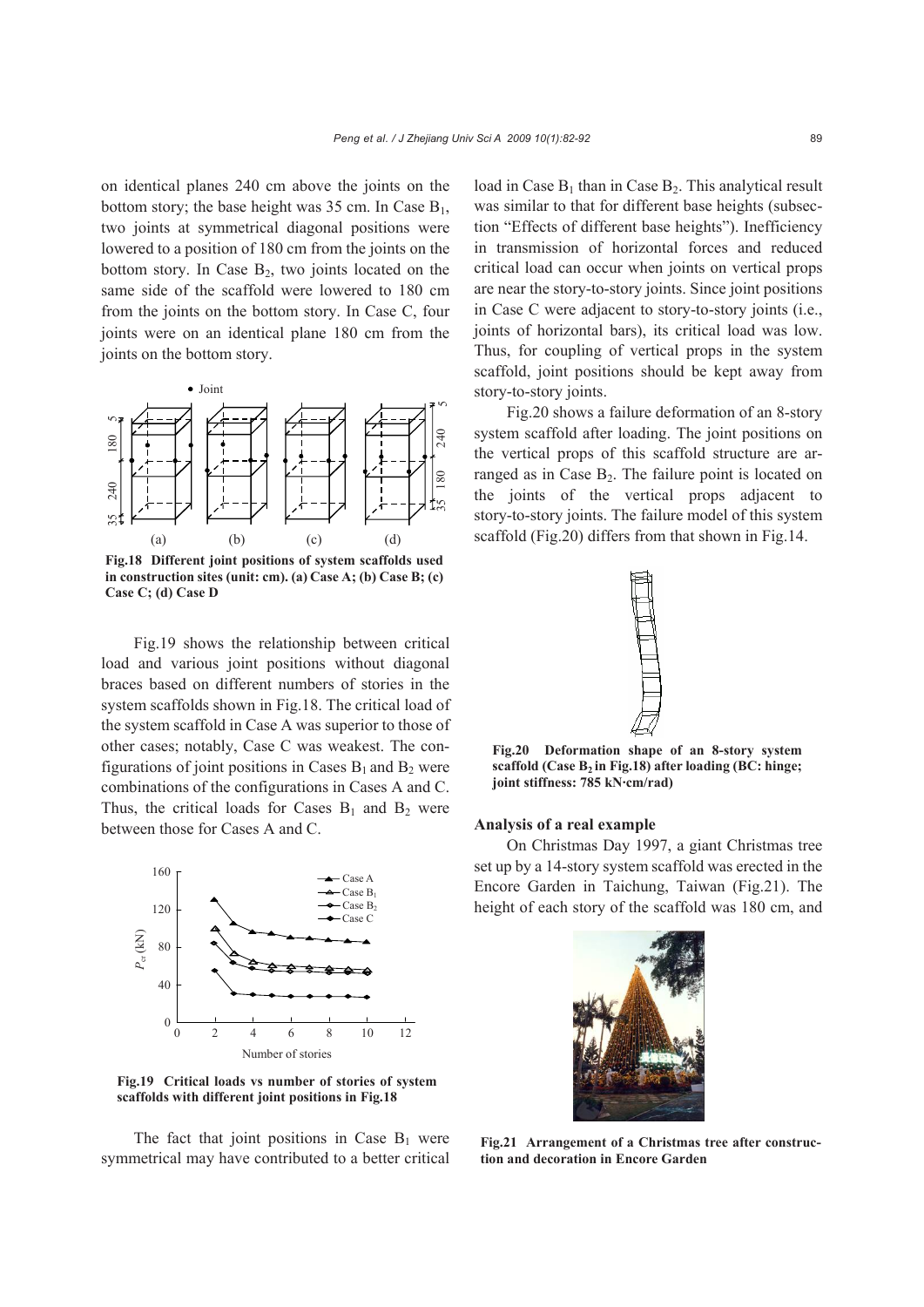the height of the top story was 60 cm. The vertical load was from artificial leaves, ornaments and pre-stressed steel cords on the Christmas tree. The horizontal load was from lateral wind forces. For this system scaffold, a joint stiffness of 785 kN·cm/rad was selected for the second-order/elastic/semi-rigid joint analysis.

#### **Vertically uniform load**

When a vertically uniform load was applied to the Christmas tree structure, the critical load of the system scaffold was 3982 kN (405.9 t). Fig.22 presents the failure shape of the system scaffold of the Christmas tree under vertically uniform loading.



**Fig.22 Deformation shape of a Christmas tree installed by system scaffolds under vertically uniform load. (a) Before loading; (b) After loading; (c) Front-view after loading; (d) Side-view after loading**

#### **Lateral wind force**

Fig.23 shows the following four types of lateral wind loads: (a) lateral load concentrated at the top; (b) inverse triangle-shaped lateral load; (c) uniform lateral load; and (d) lateral load based on the Code of Construction Technology (1997) for Taiwan. The concentrated load simulated the lower bound of bearing capacity and the uniform load simulated the upper bound of bearing capacity. The inverse triangle-shaped lateral load was located between the upper and lower bounds. The fourth load type was used for analyses using specifications for wind load in the Code of Construction Technology (1997) for Taiwan. Analytical results are as follows:

(1) The concentrated load at the top resulted in a 43.2 kN (4.4 t) failure load on the Christmas tree structure. Fig.24 presents the *P-Δ* curve.

(2) The inverse triangle-shaped lateral load generated a 239.4 kN (24.4 t) failure load on the Christmas tree structure, which is roughly 5.5 times higher than the concentrated lateral load.

(3) The uniform lateral load caused a 596.4 kN (60.8 t) failure load on the Christmas tree structure, which is approximately 14 times higher than that for the concentrated lateral load.

(4) According to specifications for wind loads in the Code of Construction Technology (1997) for Taiwan, this Christmas tree was positioned in a 150-class wind area. Wind pressure in this area is 110 kg/m<sup>2</sup> at heights <9 m, 150 kg/m<sup>2</sup> for heights of 9~15 m, and 190 kg/m<sup>2</sup> for heights of  $15 \sim 30$  m (Fig.23d). Based on this lateral load, the failure load for the Christmas tree structure was 262.9 kN (26.8 t), roughly 6 times higher than the concentrated lateral



**Fig.23 Different lateral wind forces applied to a Christmas tree.** *λ* **is the load factor, used in the nonlinear analysis. (a) Concentrated load; (b) Triangle load; (c) Uniform load; (d) Code load**



**Fig.24** *P-*Δ **curve of a Christmas tree installed by system scaffolds caused by a concentrated lateral load applied at the top (1 kN=1 t×9.81 N/kg)**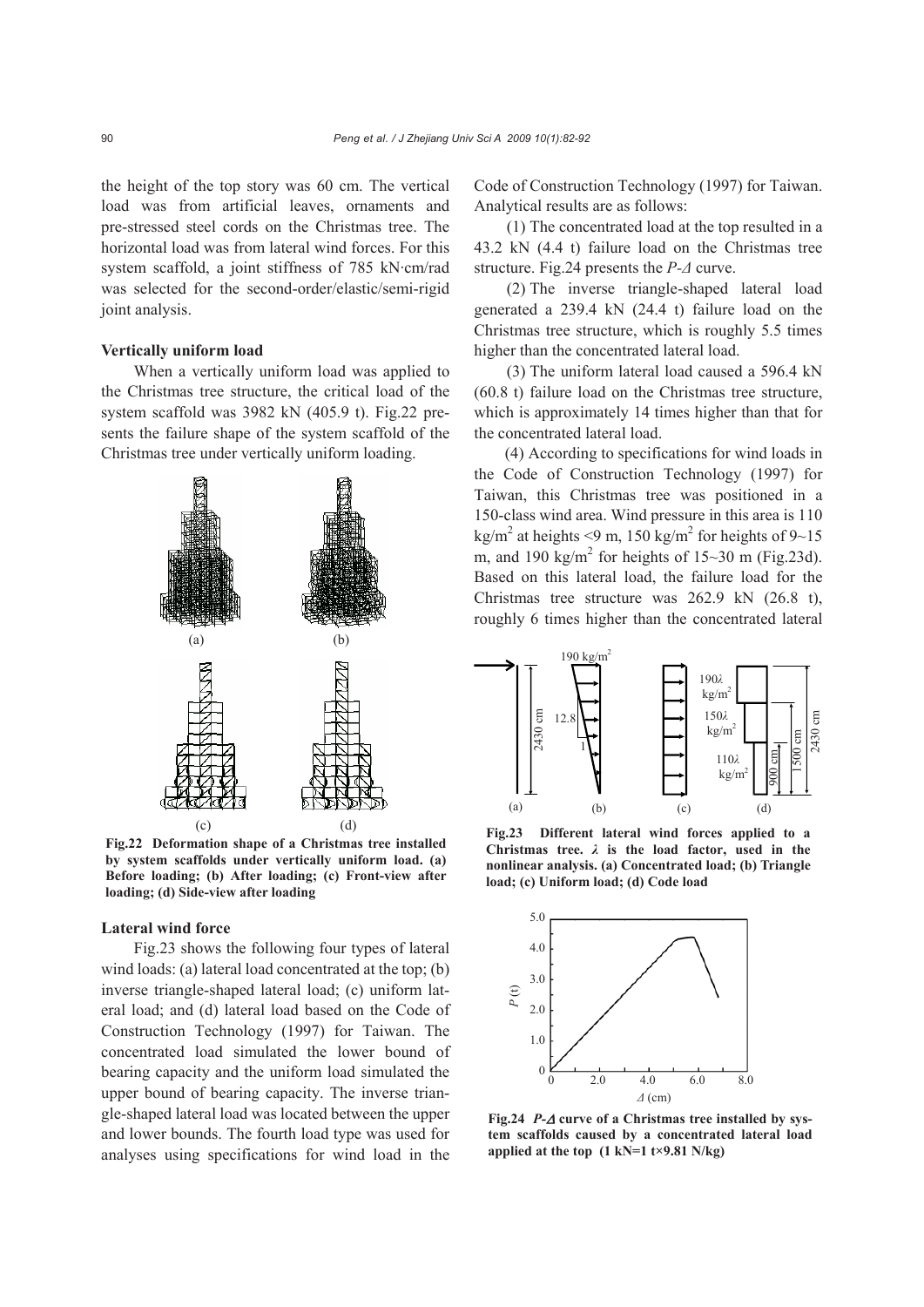load. Additionally, this failure load is between the inverse triangle-shaped lateral load and the uniform lateral load. After the load was applied to the structure, deformation-inducing failure was located on the top extension (Fig.25).

Based on these analyses, bearing capacity under vertically uniform loading was extremely high, and actual vertical design loads should not destroy the scaffold structure. When lateral wind loads vary, failure loads for the tree structure differ. As the lateral load acting on the structure height increases, the failure load of the entire structure decreases. This analytical result can be used as a reference when designing a Christmas tree installed by system scaffolds.



**Fig.25 Deformation shape of a Christmas tree installed by system scaffolds caused by wind load based on specifications. (a) Before loading; (b) After loading; (c) Front-view after loading; (d) Side-view after loading** 

## **CONCLUSION**

Based on analyses and discussions, a number of important conclusions are obtained.

(1) The critical load of a system scaffold without diagonal braces is similar to that of a door-shaped steel tube scaffold with the same number of stories and jack bases.

(2) The four horizontal bars adjacent to structure boundaries may weaken the effect of hinged and fixed boundary conditions on the critical load of system scaffolds.

(3) Joint stiffness between vertical props in system scaffolds was 785 kN·cm/rad (80 t·cm/rad) in this study.

(4) As the quantity of extended vertical props at the structure bottom increases, the critical load of the system scaffold decreases gradually.

(5) As the number of stories of a system scaffold increases, the critical load of the structure decreases.

(6) Diagonal braces substantially enhance the critical load of a system scaffold. Thus, we recommend that Case B—the set-up of reversed parallel story-to-story diagonal braces and parallel story-to-story coplanar diagonal braces—should be installed to markedly increase the bearing capacity of a system scaffold.

(7) The coupling joint positions between vertical props should be kept away from story-to-story joints (i.e., horizontal bar joints) to prevent the weakening of critical loads of system scaffolds.

(8) According to wind specifications in the Code of Construction Technology for Taiwan, the failure load of the large-sized Christmas tree installed using system scaffolds in the Encore Garden of Taichung, Taiwan, was 262.9 kN.

## ACKNOWLEDGEMENTS

Mr. Chun-min Her is commended for performing experimental tests.

#### **References**

- Chan, S.L., 1988. Geometric and material nonlinear analysis of beam-columns and frames using the minimum residual displacement method. *International Journal for Numerical Methods in Engineering*, **26**(12):2657-2669. [doi:10.1002/nme.1620261206]
- Chan, S.L., Cho, S.H., 2005. Second-order *P*-*Δ*-*δ* analysis and design of angle trusses allowing for imperfections and semi-rigid connections. *International Journal of Advanced Steel Construction*, **1**(1):157-172.
- Chan, S.L., Zhou, Z.H.A., 1994. Pointwise equilibrium polynomial (PEP) element for nonlinear analysis of frame. *Journal of Structural Engineering ASCE*, **120**(6):1703- 1717. [doi:10.1061/(ASCE)0733-9445(1994)120:6(1703)]
- Code of Construction Technology, 1997. Ministry of the Interior, Construction and Planning Agency, Taiwan (in Chinese).